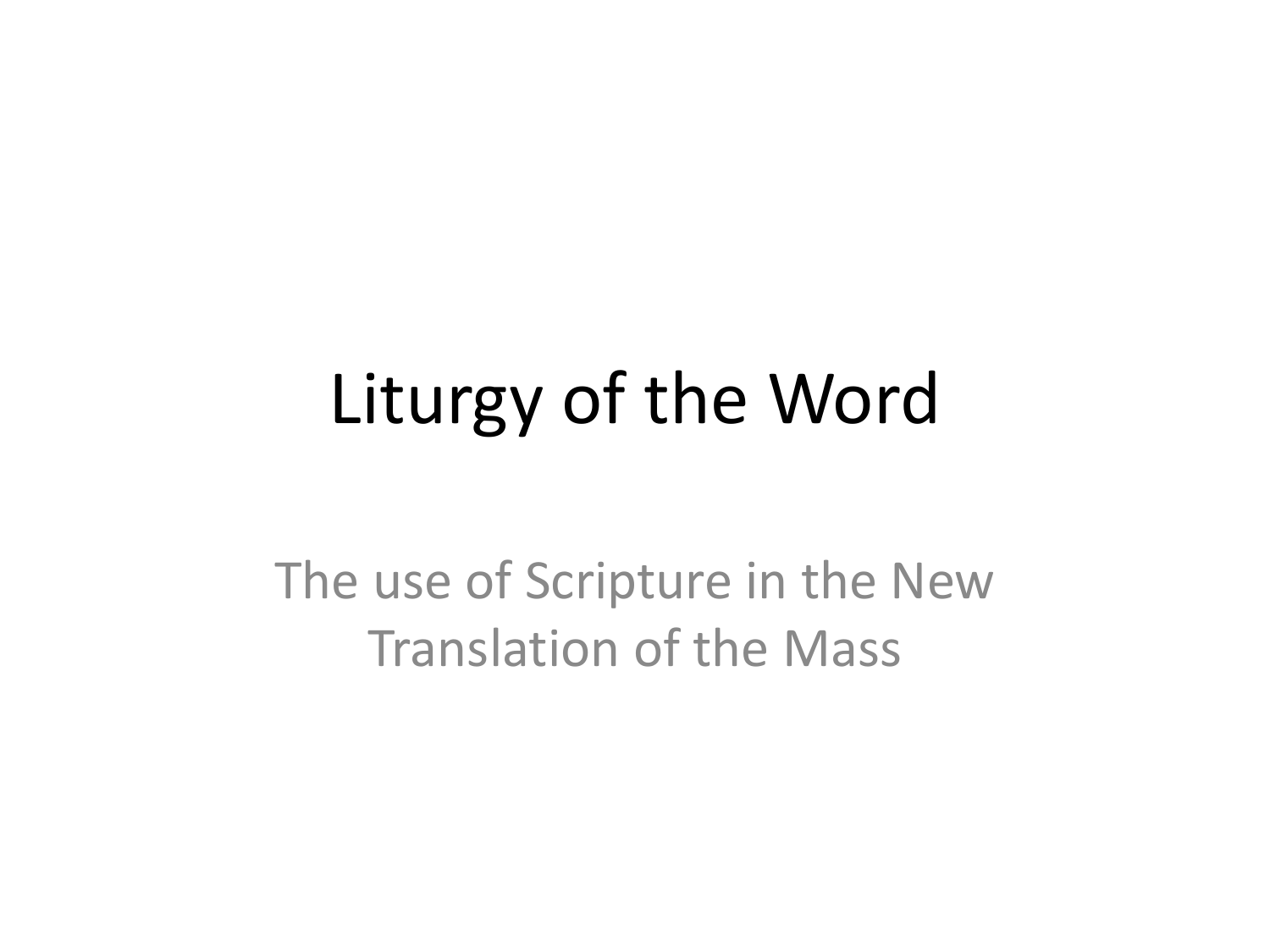# Sacrosanctum Concilium (1963)

Sacred scripture is of the greatest importance in the celebration of the liturgy. For it is from scripture that lessons are read and explained in the homily, and psalms are sung; the prayers, collects, and liturgical songs are scriptural in their inspiration and their force, and it is from the scriptures that actions and signs derive their meaning. Thus to achieve the restoration, progress, and adaptation of the sacred liturgy, it is essential to promote that warm and living love for scripture to which the venerable tradition of both eastern and western rites gives testimony (SC 24).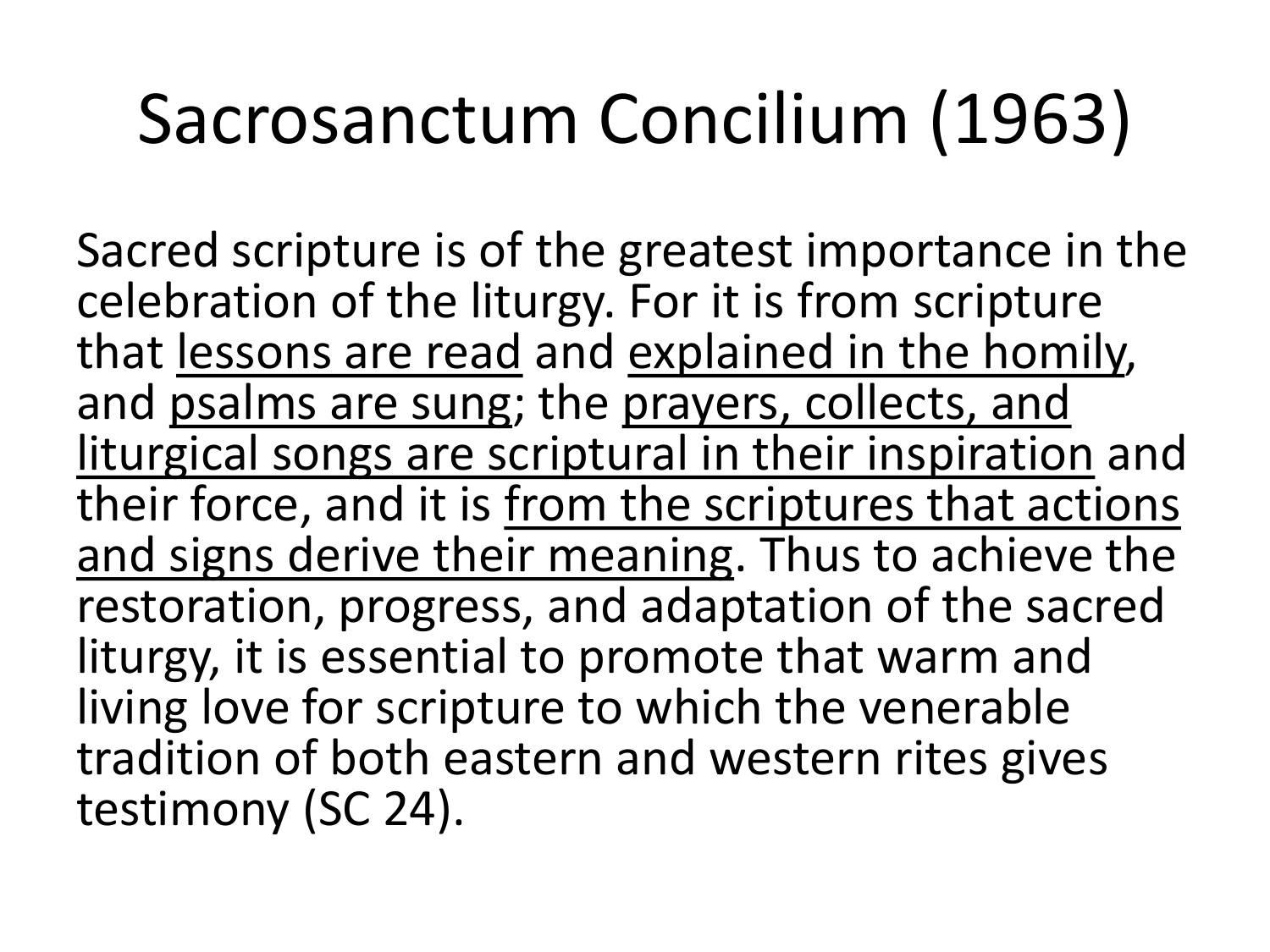# Liturgiam Authenticam (2001)

Characteristic of the orations of the Roman liturgical tradition as well as of the other Catholic Rites is a coherent system of words and patterns of speech, consecrated by the books of Sacred Scripture and by ecclesial tradition, especially the writings of the Fathers of the Church. For this reason the manner of translating the liturgical books should foster a correspondence between the biblical text itself and the liturgical texts of ecclesiastical composition which contain biblical words or allusions (LA 49).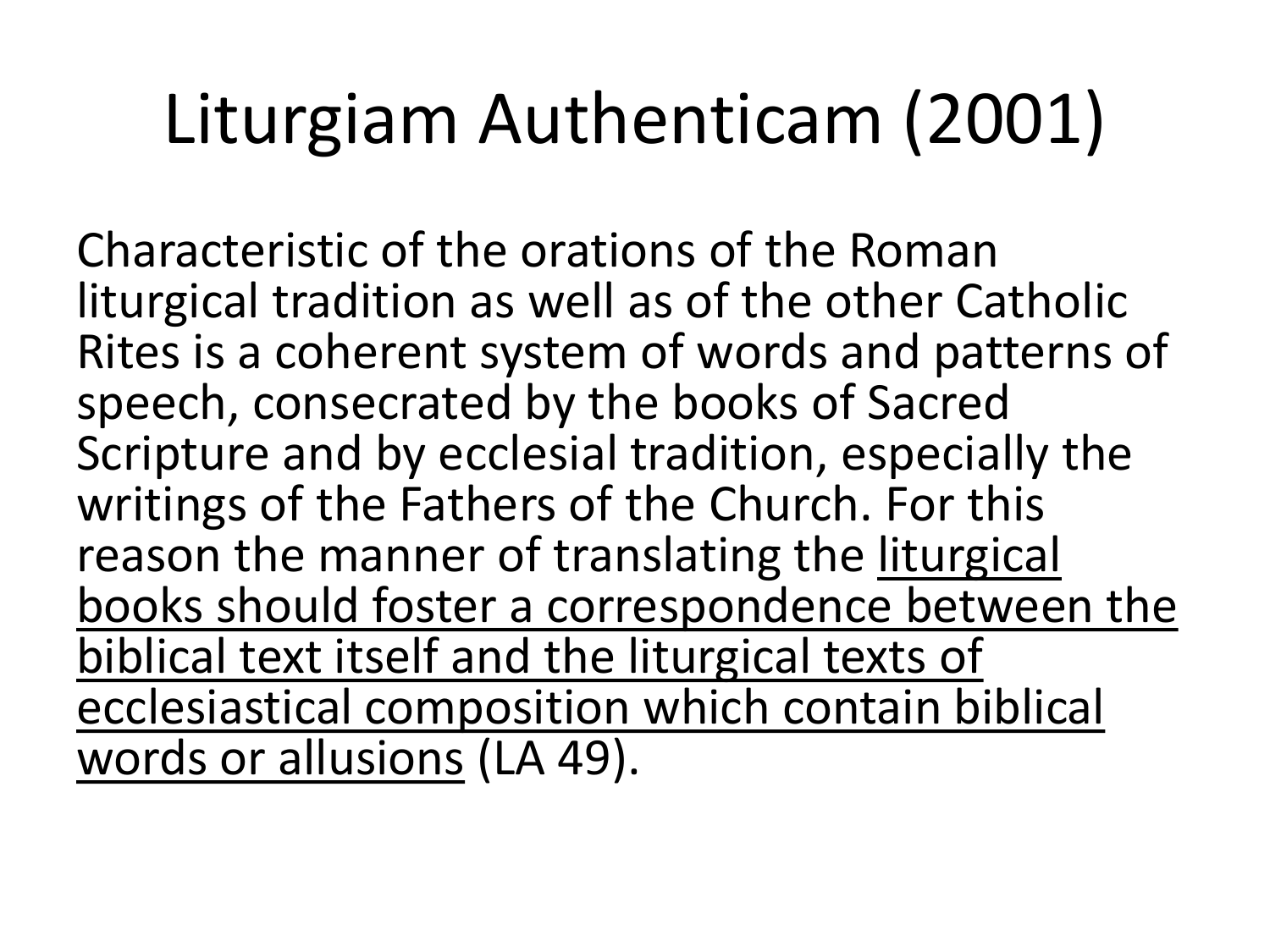| <b>Current Translation</b> | <b>New Translation</b> | <b>Scripture</b>                                                                                                                                                                                                                                                                                                                    |
|----------------------------|------------------------|-------------------------------------------------------------------------------------------------------------------------------------------------------------------------------------------------------------------------------------------------------------------------------------------------------------------------------------|
| And also with you.         | And with your spirit.  | The grace of the Lord<br>Jesus Christ be with your<br>spirit (Phil 4:23).<br>The grace of our Lord<br>Jesus Christ be with your<br>spirit, brethren. Amen (Gal<br>$6:18$ ).<br>The Lord be with your<br>spirit. Grace be with you (2)<br>Tim $4:22$ ).<br>The grace of the Lord<br>Jesus Christ be with your<br>spirit (Phlm 1:25). |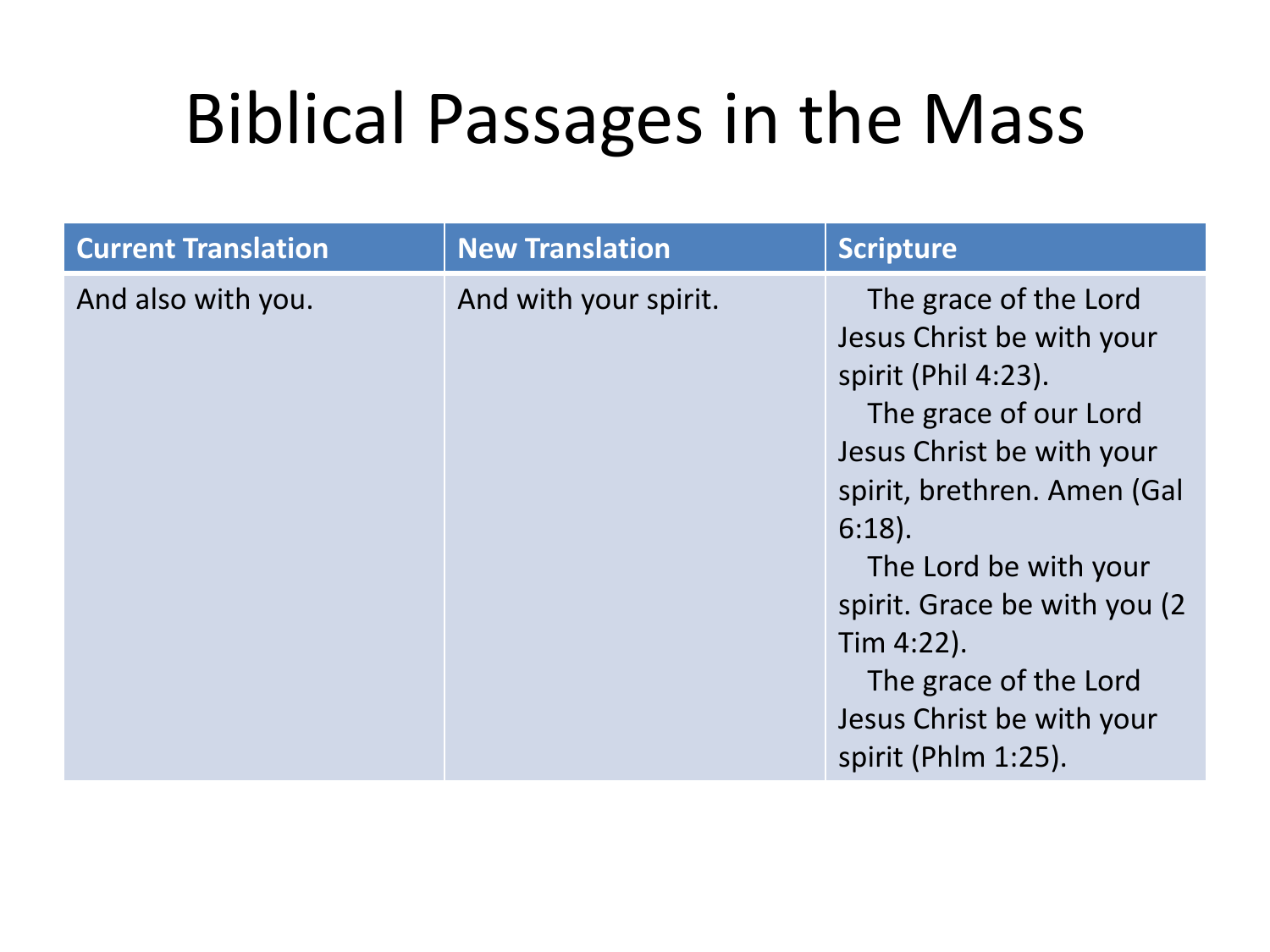| <b>Current Translation</b> |  |
|----------------------------|--|
|                            |  |

Lord, I am not worthy to receive you, but only say the word and I shall be healed.

### **New Translation New Translation New Translation**

Lord, I am not worthy that you should enter under my roof, but only say the word and my soul shall be healed.

But the centurion answered him, "Lord, I am not worthy to have you come under my roof; but only say the word, and my servant will be healed (Mt 8:8)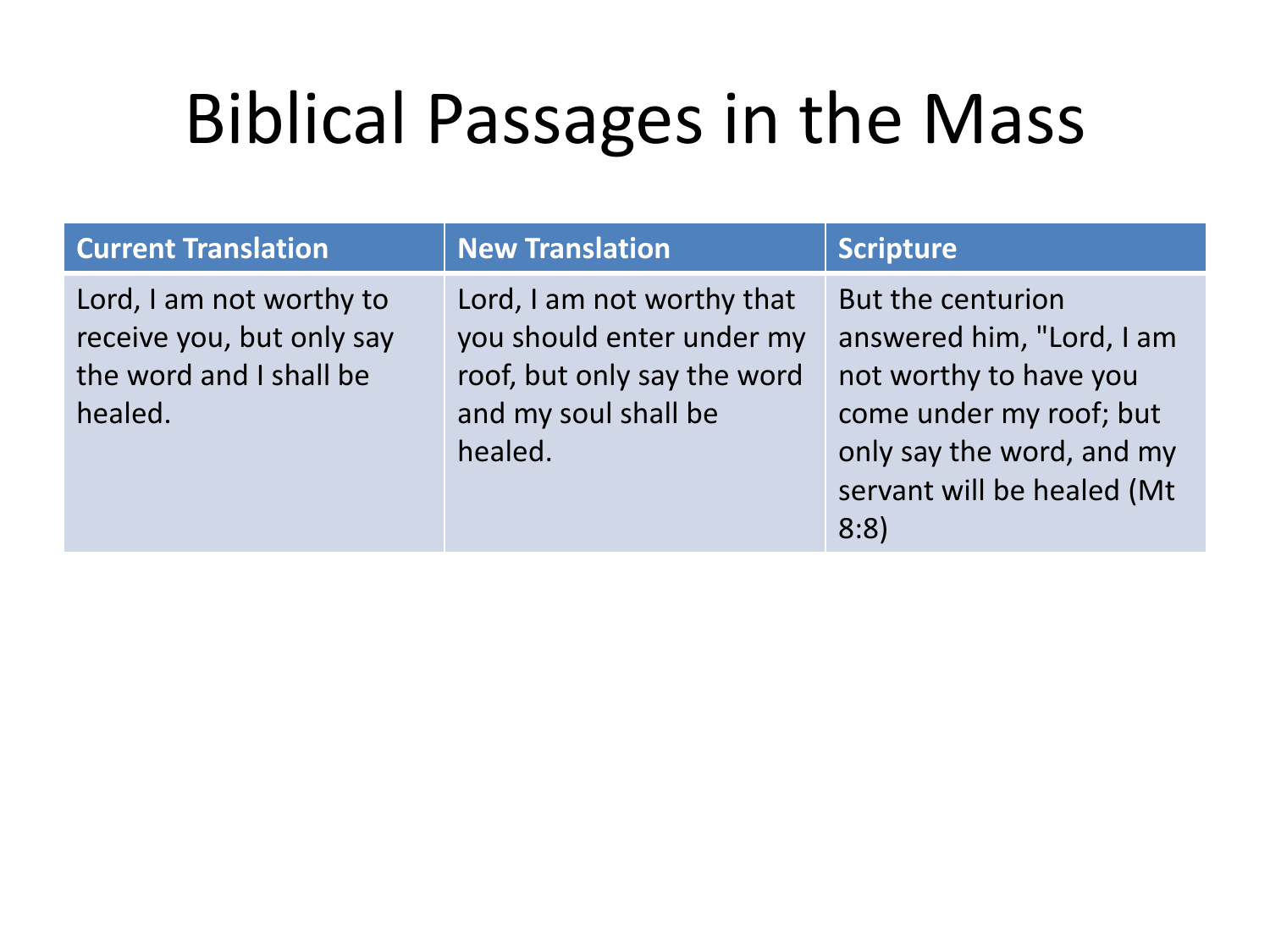### **Current Translation New Translation**  Scripture

This is the Lamb of God who takes away the sins of the world. Happy are those who are called to his supper.

Behold the Lamb of God, behold him who takes away the sins of the world. Blessed are those called to the supper of the Lamb.

 The next day he saw Jesus coming toward him, and said, "Behold, the Lamb of God, who takes away the sin of the world!" (Jn 1:29).

 And the angel said to me, "Write this: Blessed are those who are invited to the marriage supper of the Lamb." (Rev 19:9). Behold (idou-Gk or ecce-Lt) appears almost 200 times in the NT.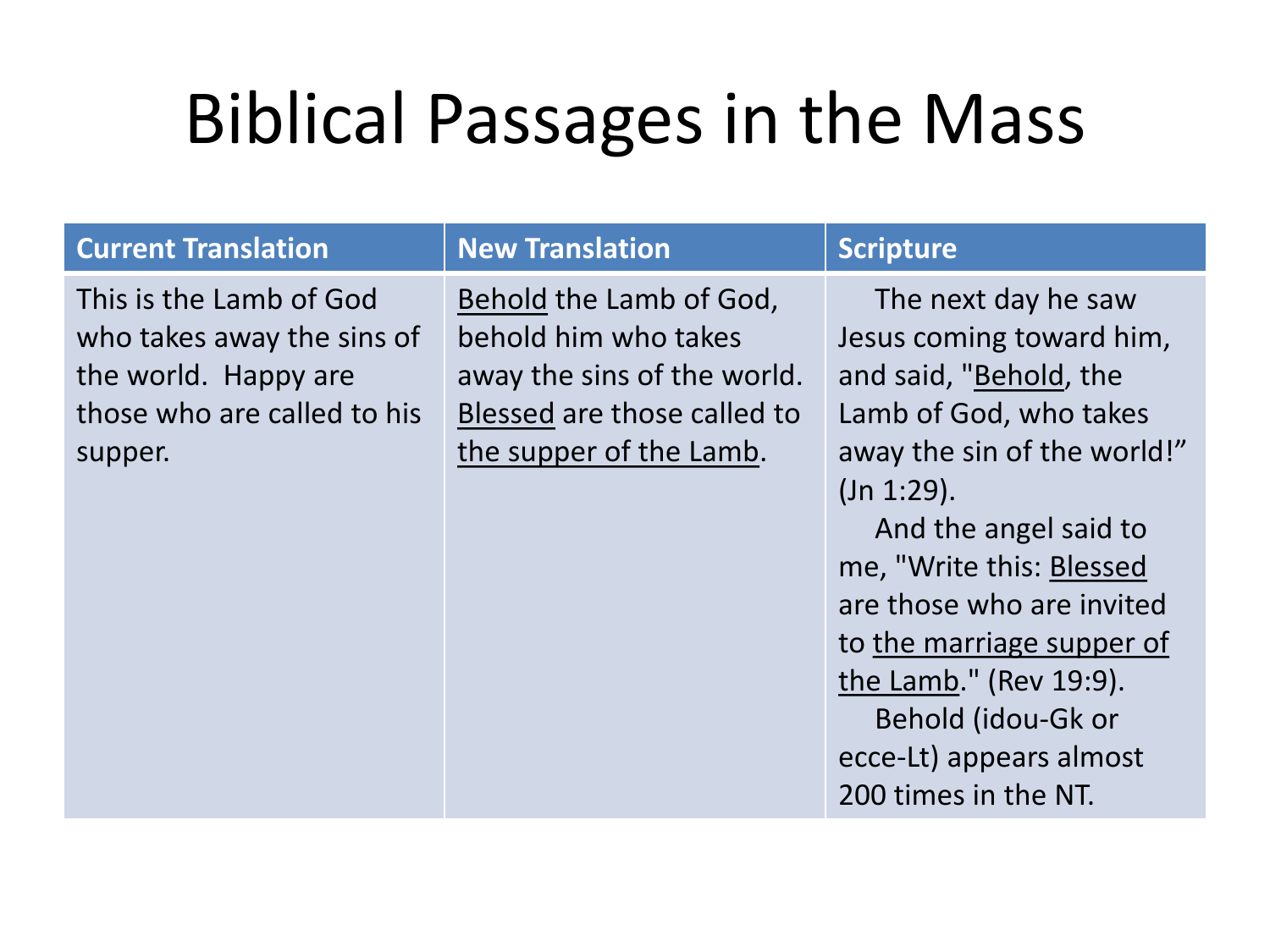### **Current Translation New Translation**  Scripture

I confess … that I have sinned through my own fault, in my thoughts and in my words, in what I have done, and in what I have failed to do.

I confess … that I have greatly sinned, in my thoughts and in my words, in what I have done and in what I have failed to do, through my fault, through my fault, through my most grievous fault.

 And David said to God, "I have sinned greatly in that I have done this thing (1 Chr 21:8).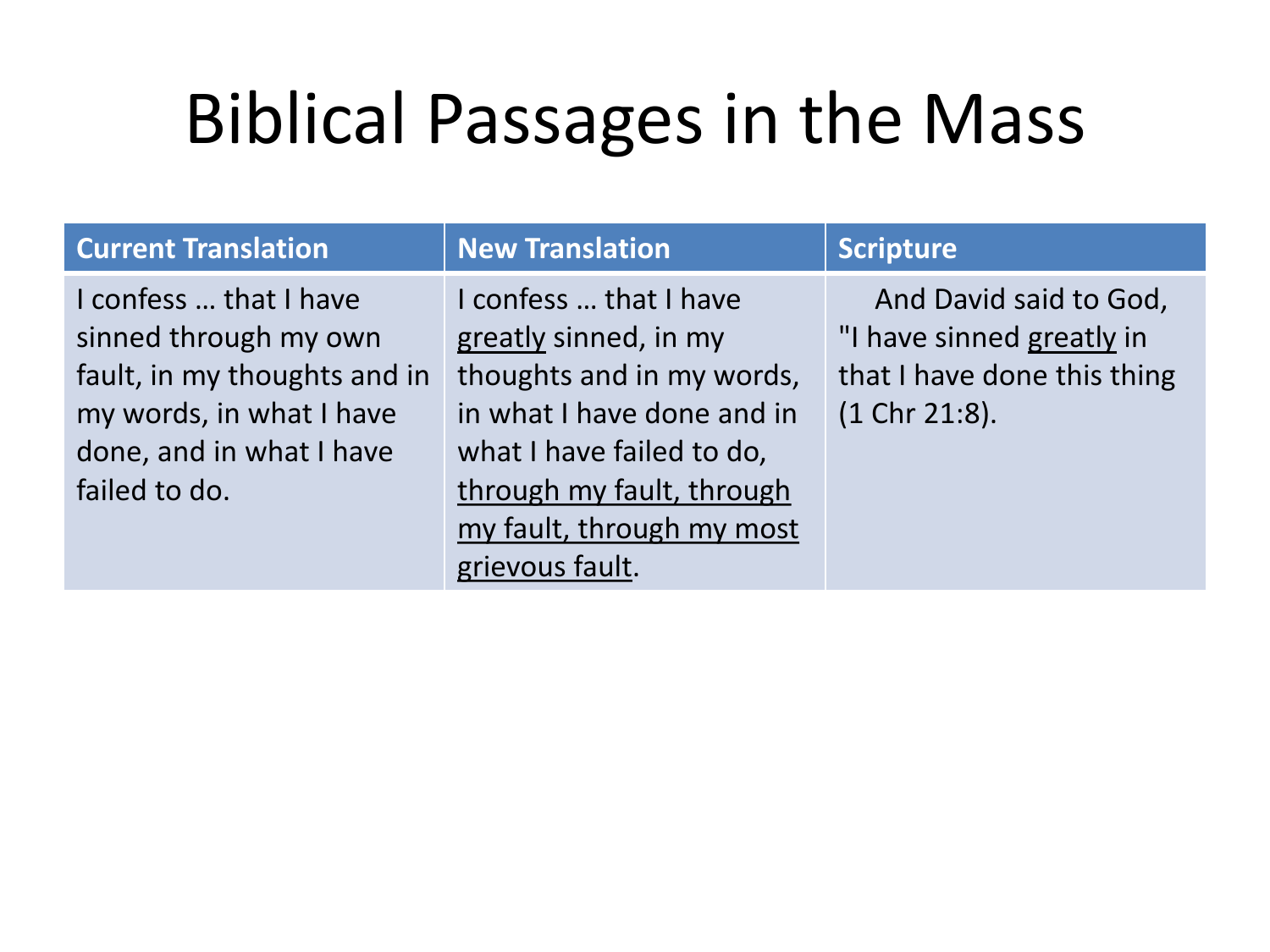# Through my fault, through my fault, through my grievious fault…

| Ps 51:1-4 |
|-----------|
|           |

 Have mercy on me, O God, according to thy steadfast love; according to thy abundant mercy blot out my transgressions.

 Wash me thoroughly from my iniquity, and cleanse me from my sin!

For I know my transgressions, and my sin is ever before me.

 Against thee, thee only, have I sinned, and done that which is evil in thy sight, so that thou art justified in thy sentence and blameless in thy judgment.

Prayer of Manasseh 9, 11-12

 For the sins I have committed are more in number than the sand of the sea; my transgressions are multiplied, O Lord, they are multiplied! I am unworthy to look up and see the height of heaven because of the multitude of my iniquities.

 And now I bend the knee of my heart, beseeching thee for thy kindness.

I have sinned, O Lord, I have sinned, and

I know my transgressions.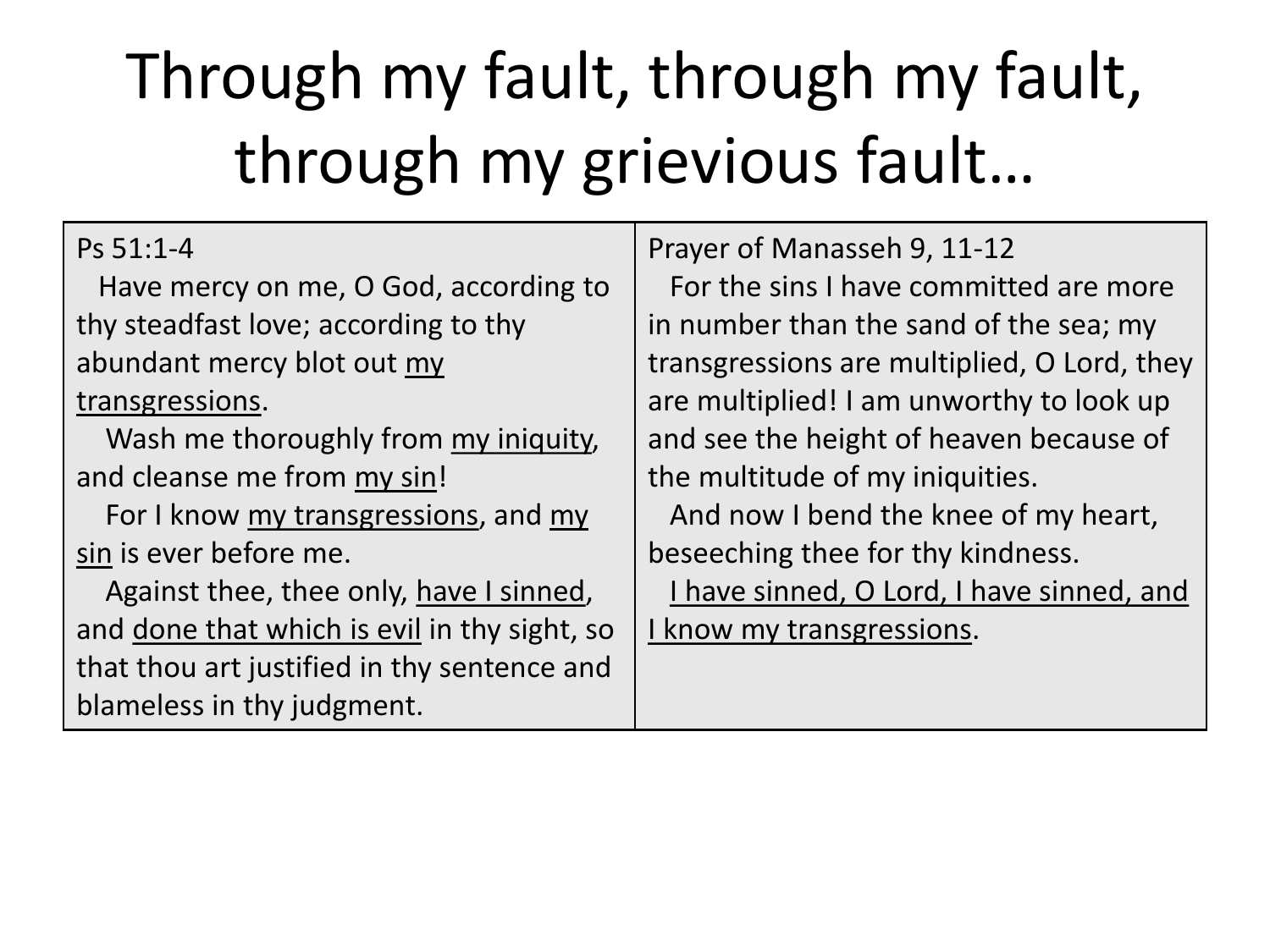| <b>Current Translation</b>                                           | <b>New Translation</b>                                                           | <b>Scripture</b>                                                                              |
|----------------------------------------------------------------------|----------------------------------------------------------------------------------|-----------------------------------------------------------------------------------------------|
| Glory to God in the<br>highest, and peace to his<br>people on earth. | Glory to God in the<br>highest, and on earth<br>peace to people of good<br>will. | "Glory to God in the<br>highest, and on earth<br>peace among men of good<br>will." (Lk 2:14). |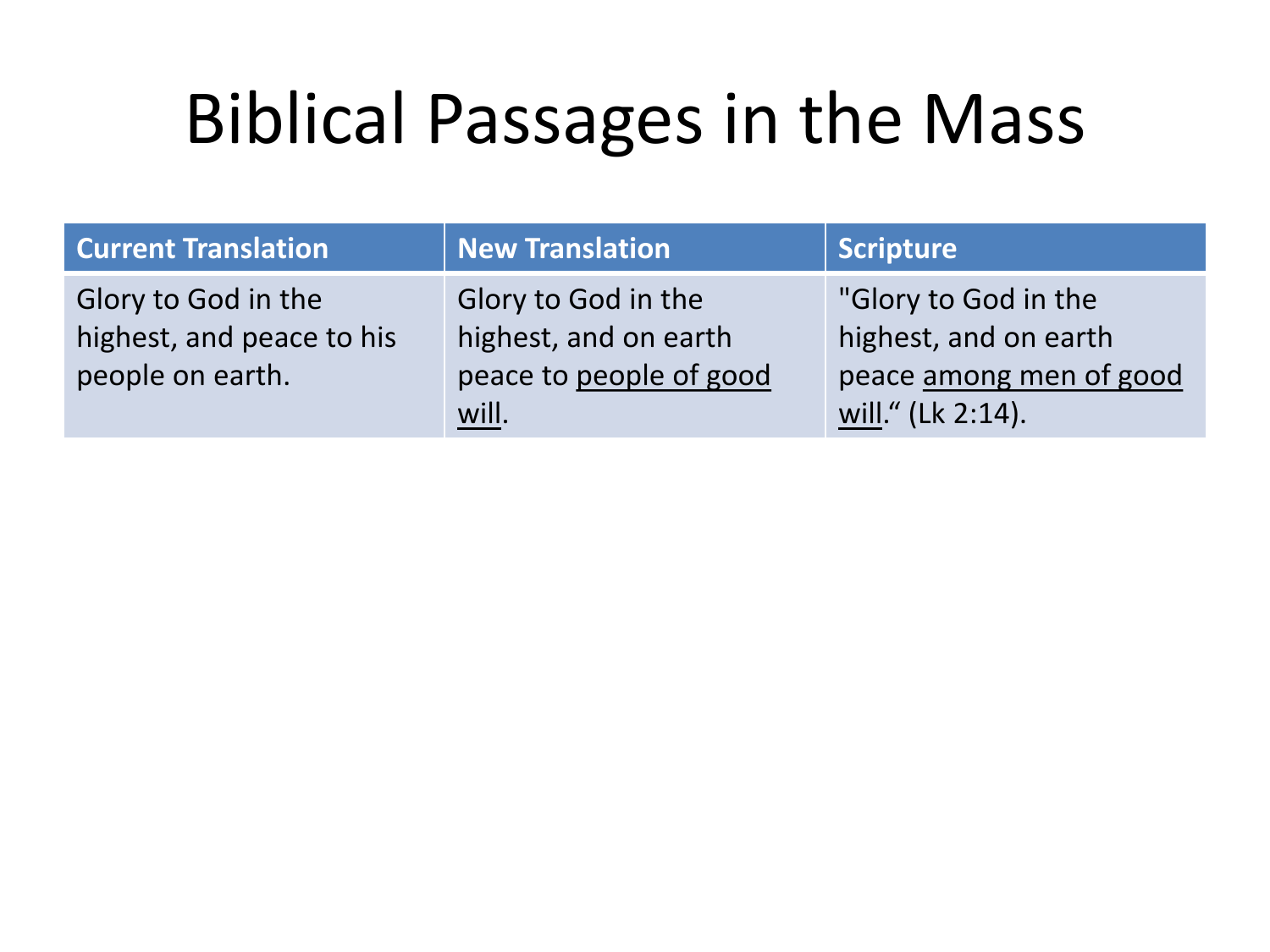### **Current Translation New Translation**  Scripture

Take this, all of you, and drink from it: this is the cup of my blood, the blood of the new and everlasting covenant. It will be shed for you and for all so that sins may be forgiven.

Take this, all of you, and drink from it, for this is the chalice of my blood, the blood of the new and eternal covenant, which will be poured out for you and for many for the forgiveness of sins.

And he took a cup, and when he had given thanks he gave it to them, and they all drank of it. And he said to them, "This is my blood of the covenant, which is poured out for many (Mk 14:23-24).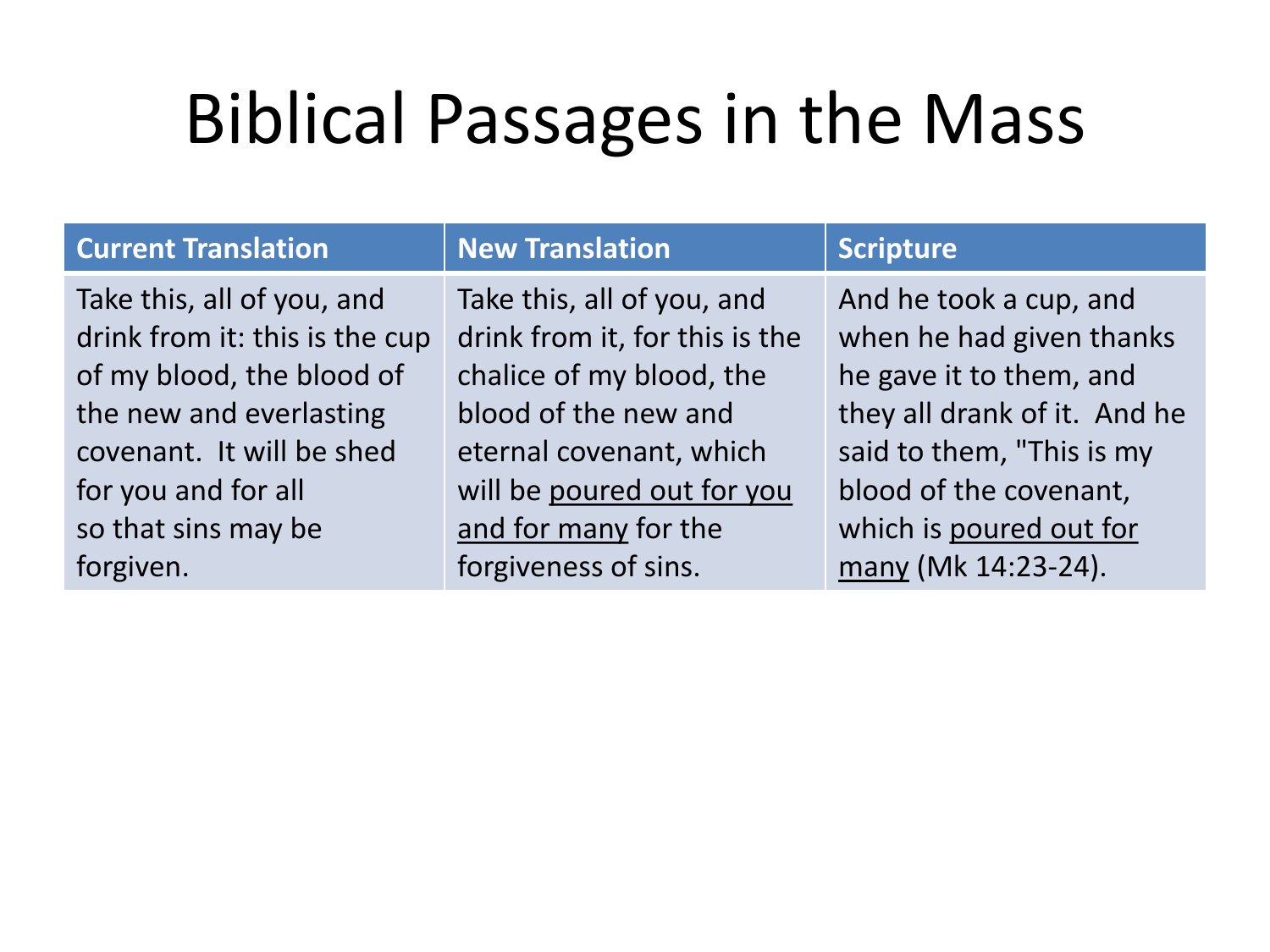| <b>Current Translation</b>                                                                                                                                                                                 | <b>New Translation</b>                                                                                                                                                                                               | <b>Scripture</b>                                    |
|------------------------------------------------------------------------------------------------------------------------------------------------------------------------------------------------------------|----------------------------------------------------------------------------------------------------------------------------------------------------------------------------------------------------------------------|-----------------------------------------------------|
| Blessed are you, Lord, God of<br>all creation. Through your<br>goodness we have this bread<br>to offer, which earth has given<br>and human hands have made.<br>It will become for us the bread<br>of life. | Blessed are you, Lord God of all<br>creation, for through your<br>goodness we have received the<br>bread we offer you: fruit of the<br>earth and work of human hands,<br>it will become for us the bread of<br>life. | "Fruit of the<br>earth"<br>"Work of human<br>hands" |
| Blessed are you, Lord, God of<br>all creation. Through your<br>goodness we have this wine to<br>offer, fruit of the vine and<br>work of human hands. It will<br>become our spiritual drink.                | Blessed are you, Lord God of all<br>creation, for through your<br>goodness we have received the<br>wine we offer you: fruit of the<br>vine and work of human hands, it<br>will become our spiritual drink.           | "Fruit of the<br>vine"<br>"Work of human<br>hands"  |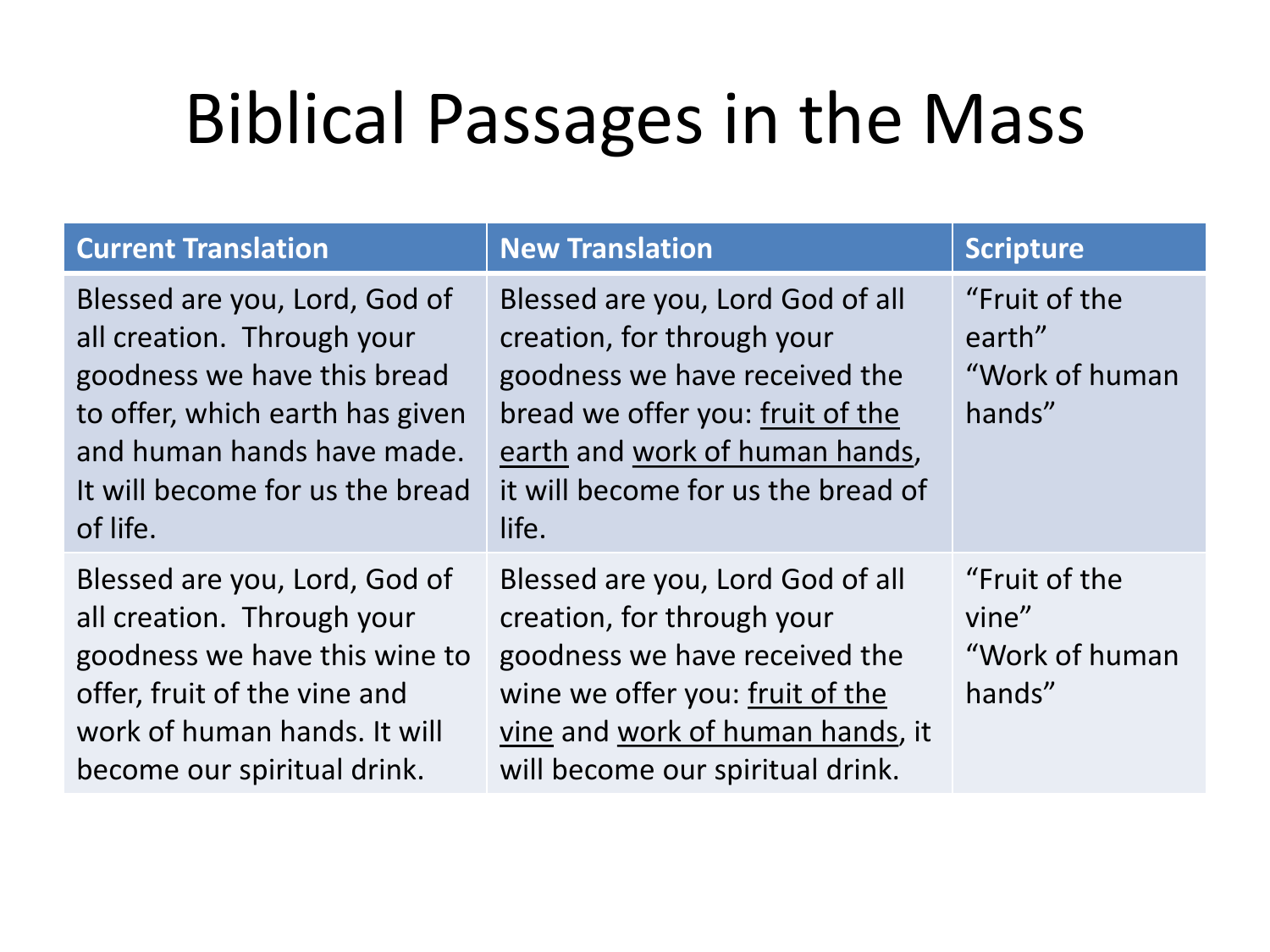# Fruit of the earth/Fruit of the vine

- In the course of time Cain brought to the LORD an offering of the fruit of the ground, and Abel brought of the firstlings of his flock and of their fat portions. And the LORD had regard for Abel and his offering (Gen 4:3-4).
- For there shall be a sowing of peace; the vine shall yield its fruit, and the ground shall give its increase, and the heavens shall give their dew; and I will cause the remnant of this people to possess all these things (Zec 8:12).
- Be patient, therefore, brethren, until the coming of the Lord. Behold, the farmer waits for the precious fruit of the earth, being patient over it until it receives the early and the late rain (James 5:7).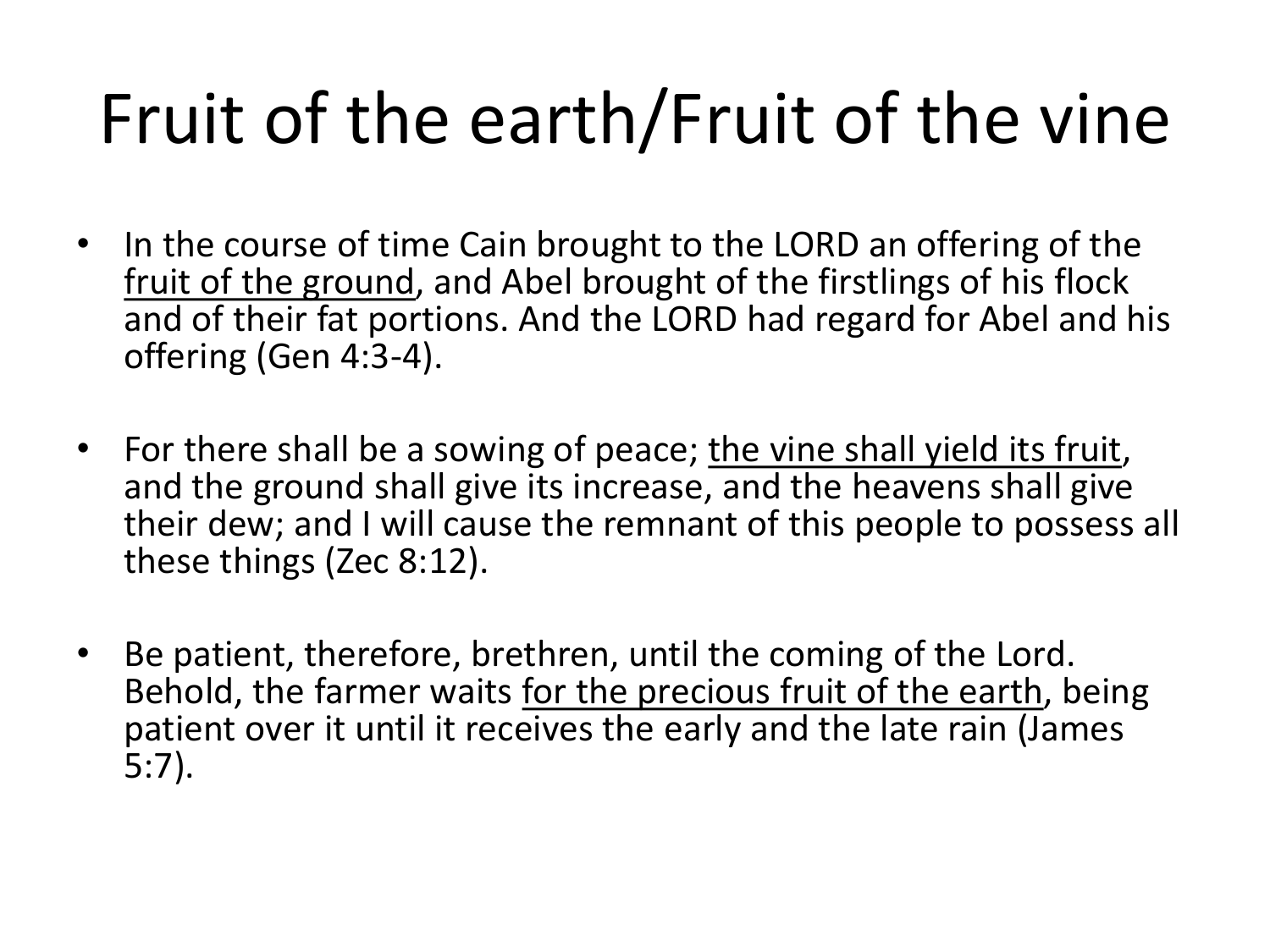# Work of God's hands

- "Work of hands" appears over 80 times in the Bible.
- Of old thou didst lay the foundation of the earth, and the heavens are the work of thy hands (Ps 102:25).
- Yet, O LORD, thou art our Father; we are the clay, and thou art our potter; we are all the work of thy hand (Is 64:8).
- And on the sabbath he began to teach in the synagogue; and many who heard him were astonished, saying, "Where did this man get all this? What is the wisdom given to him? What mighty works are wrought by his hands!" (Mk 6:2).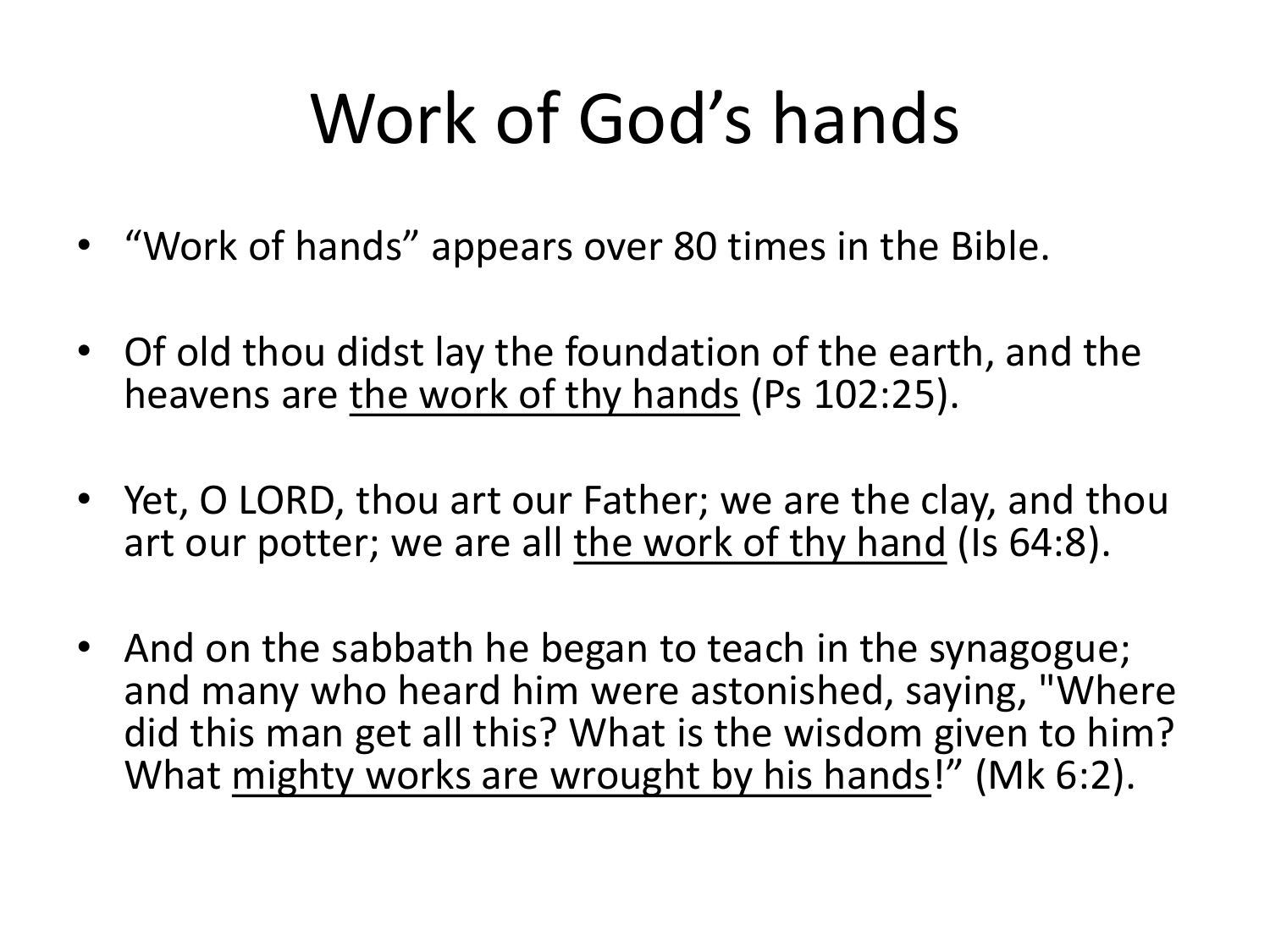# Work of human hands

- The LORD your God will make you abundantly prosperous in all the work of your hand, in the fruit of your body, and in the fruit of your cattle, and in the fruit of your ground; for the LORD will again take delight in prospering you, as he took delight in your fathers (Dt 30:9).
- Because they have forsaken me and have burned incense to other gods, that they might provoke me to anger with all the work of their hands, therefore my wrath will be kindled against this place, and it will not be quenched (2 Kings 22:17).
- But we exhort you, brethren, to do so more and more, to aspire to live quietly, to mind your own affairs, and to work with your hands, as we charged you; (1 Th 4:10-11)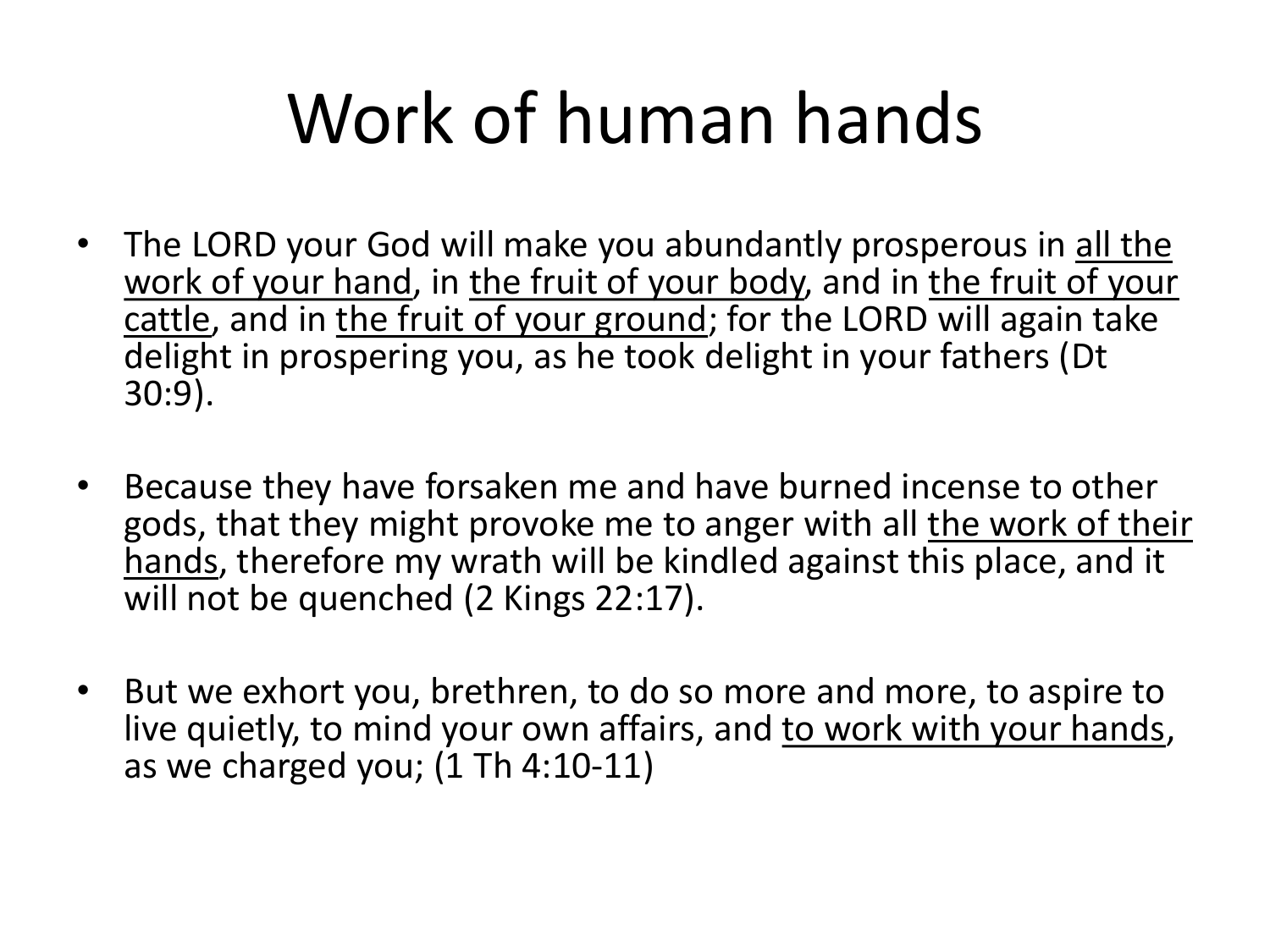# The Works of God (Jn 6)

- Then they said to him, "What must we do, to be doing the works of God?"
- Jesus answered them, "This is the work of God, that you believe in him whom he has sent."
- So they said to him, "Then what sign do you do, that we may see, and believe you? What work do you perform? Our fathers ate the manna in the wilderness; as it is written, `He gave them bread from heaven to eat.'"
- Jesus then said to them, "Truly, truly, I say to you, it was not Moses who gave you the bread from heaven; my Father gives you the true bread from heaven (Jn 6:28-32).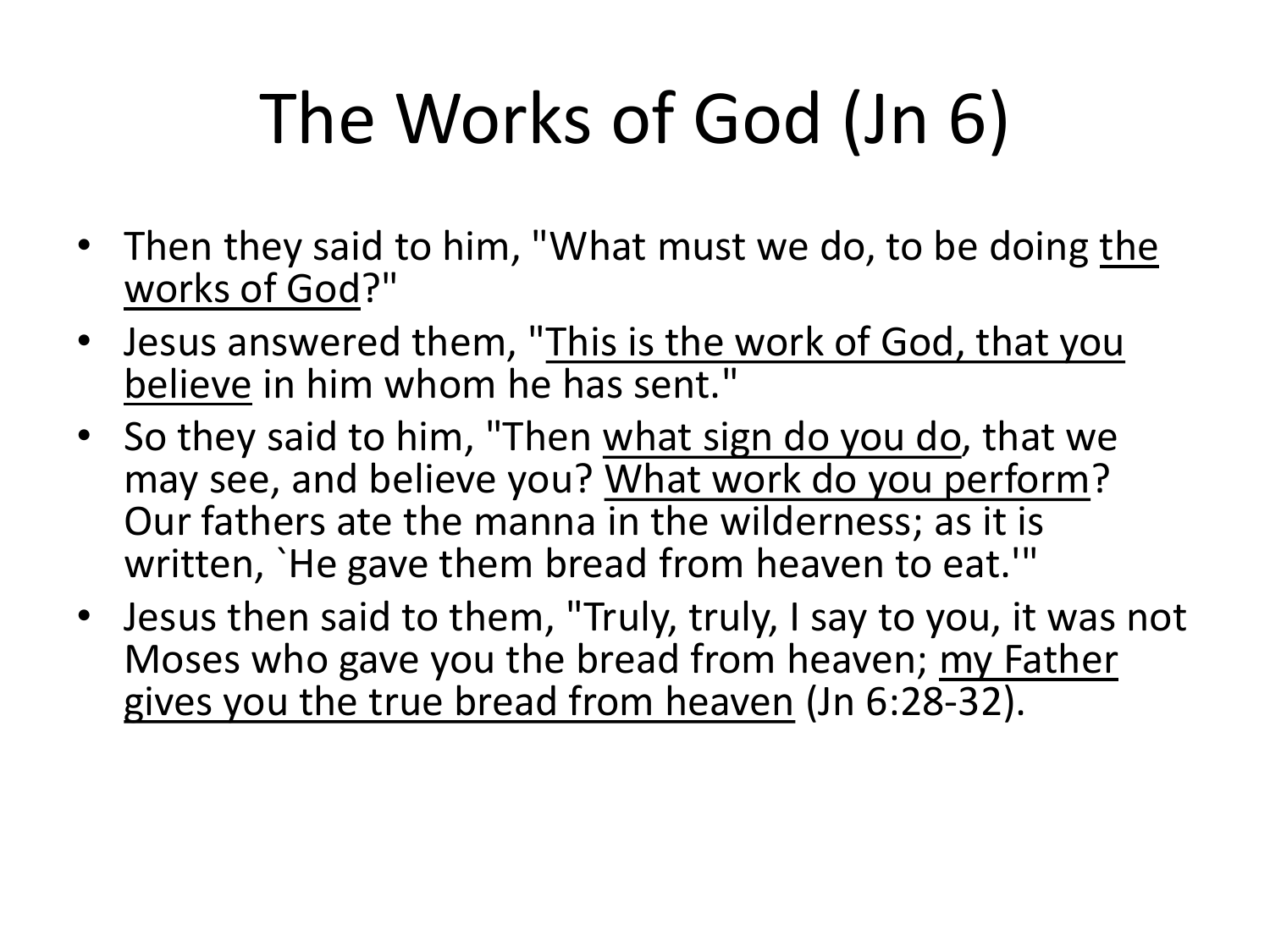### **Current Translation New Translation**  Scripture

Holy, holy, holy Lord, God of power and might, Heaven and earth are full of your glory. Hosanna in the highest. Blessed is he who comes in the name of the Lord. Hosanna in the highest.

Holy, Holy, Holy Lord God of hosts. Heaven and earth are full of your glory. Hosanna in the highest. Blessed is he who comes in the name of the Lord. Hosanna in the highest.

 And one called to another and said: "Holy, holy, holy is the LORD of hosts (sabaoth); the whole earth is full of his glory." (Is 6:3, cf Rev 4:8).

 And the crowds that went before him and that followed him shouted, "Hosanna to the Son of David! Blessed is he who comes in the name of the Lord! Hosanna in the highest!" (Mt 21:9).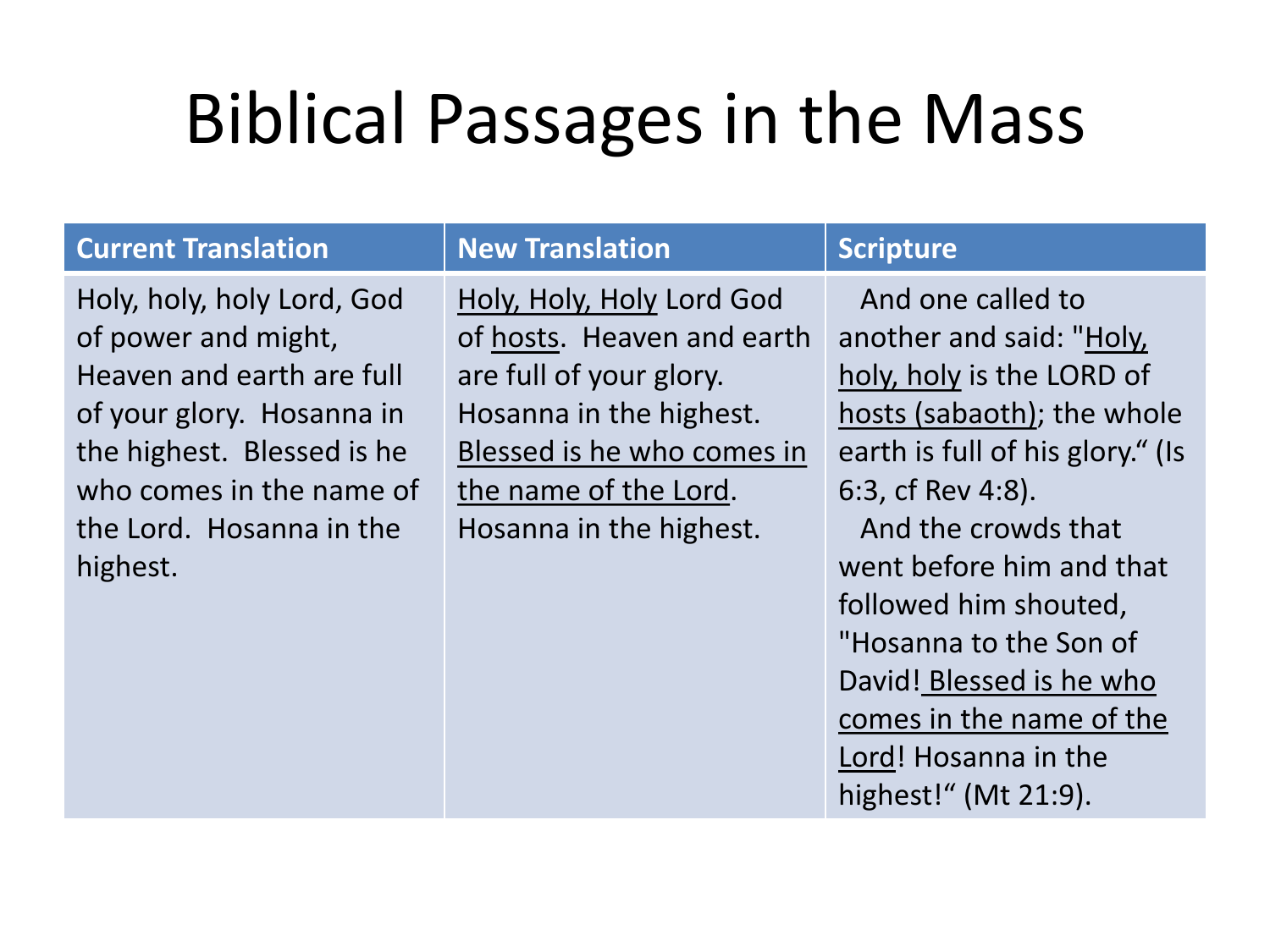### **Current Translation New Translation**  Scripture

Through him we ask you to accept and bless these gifts we offer you in sacrifice.

… that you accept and bless these gifts, these offerings, these holy and unblemished sacrifices, which we offer you …

On the first day there shall be a holy convocation: you shall do no laborious work, but offer an offering by fire, a burnt offering to the LORD: two young bulls, one ram, and seven male lambs a year old; see that they are without blemish (Passover instructions, Num 28:18-19).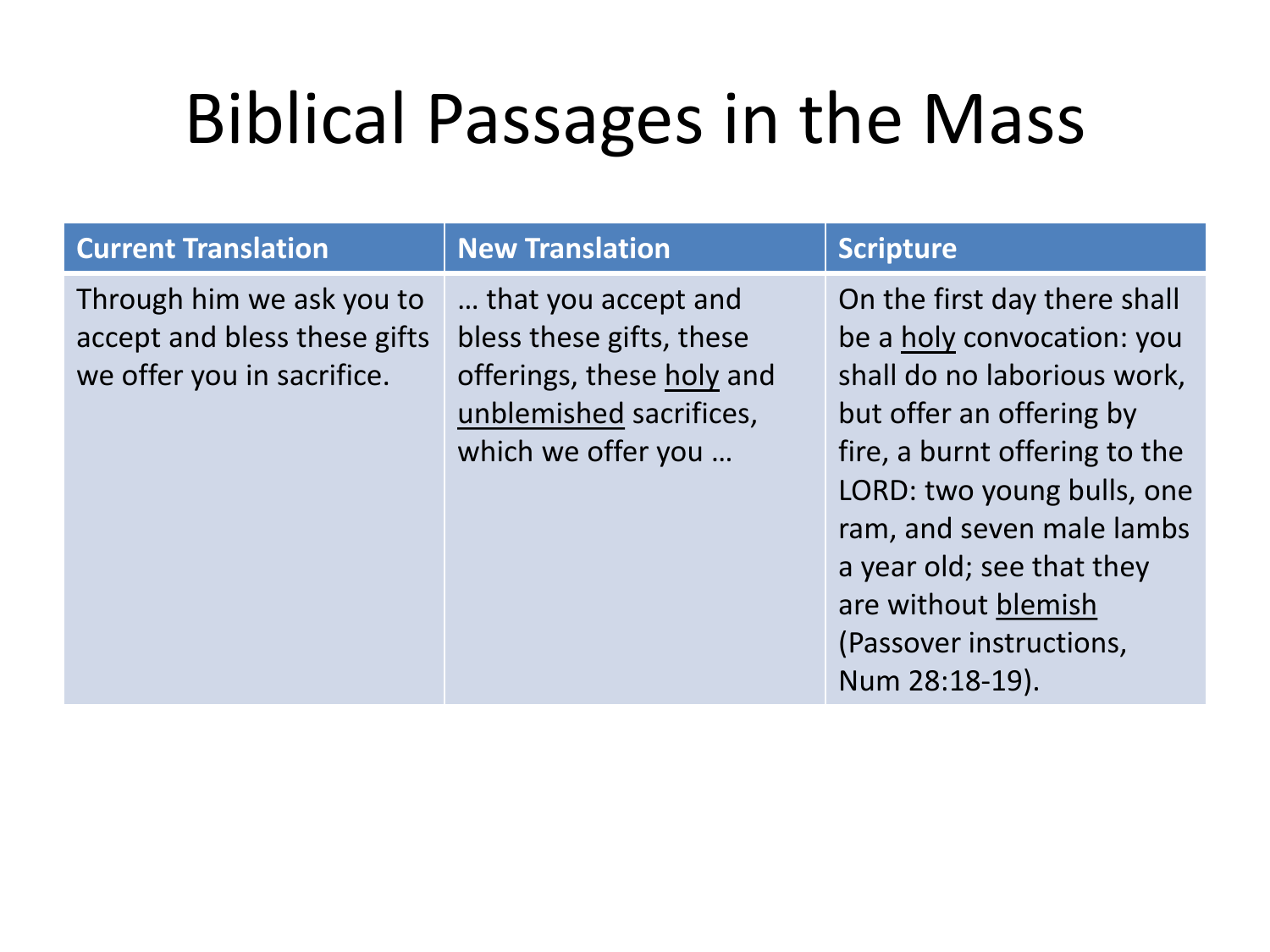| <b>Current Translation</b>                                                                                                                                                                                                                   | <b>New Translation</b>                                                                                                                                                                                                                                                                                                                                                          | <b>Scripture</b>                                        |
|----------------------------------------------------------------------------------------------------------------------------------------------------------------------------------------------------------------------------------------------|---------------------------------------------------------------------------------------------------------------------------------------------------------------------------------------------------------------------------------------------------------------------------------------------------------------------------------------------------------------------------------|---------------------------------------------------------|
| Almighty God,<br>we pray that your angel<br>may take this sacrifice<br>to your altar in heaven.<br>Then, as we receive from<br>this altar<br>the sacred body and blood<br>of your Son,<br>let us be filled with every<br>grace and blessing. | In humble prayer we ask you,<br>almighty God:<br>command that these gifts be borne<br>by the hands of your holy Angel<br>to your altar on high<br>in the sight of your divine majesty,<br>so that all of us, who through this<br>participation at the altar<br>receive the most holy Body and<br>Blood of your Son,<br>may be filled with every grace and<br>heavenly blessing. | Participation<br>on earth<br>with the<br>Heavenly altar |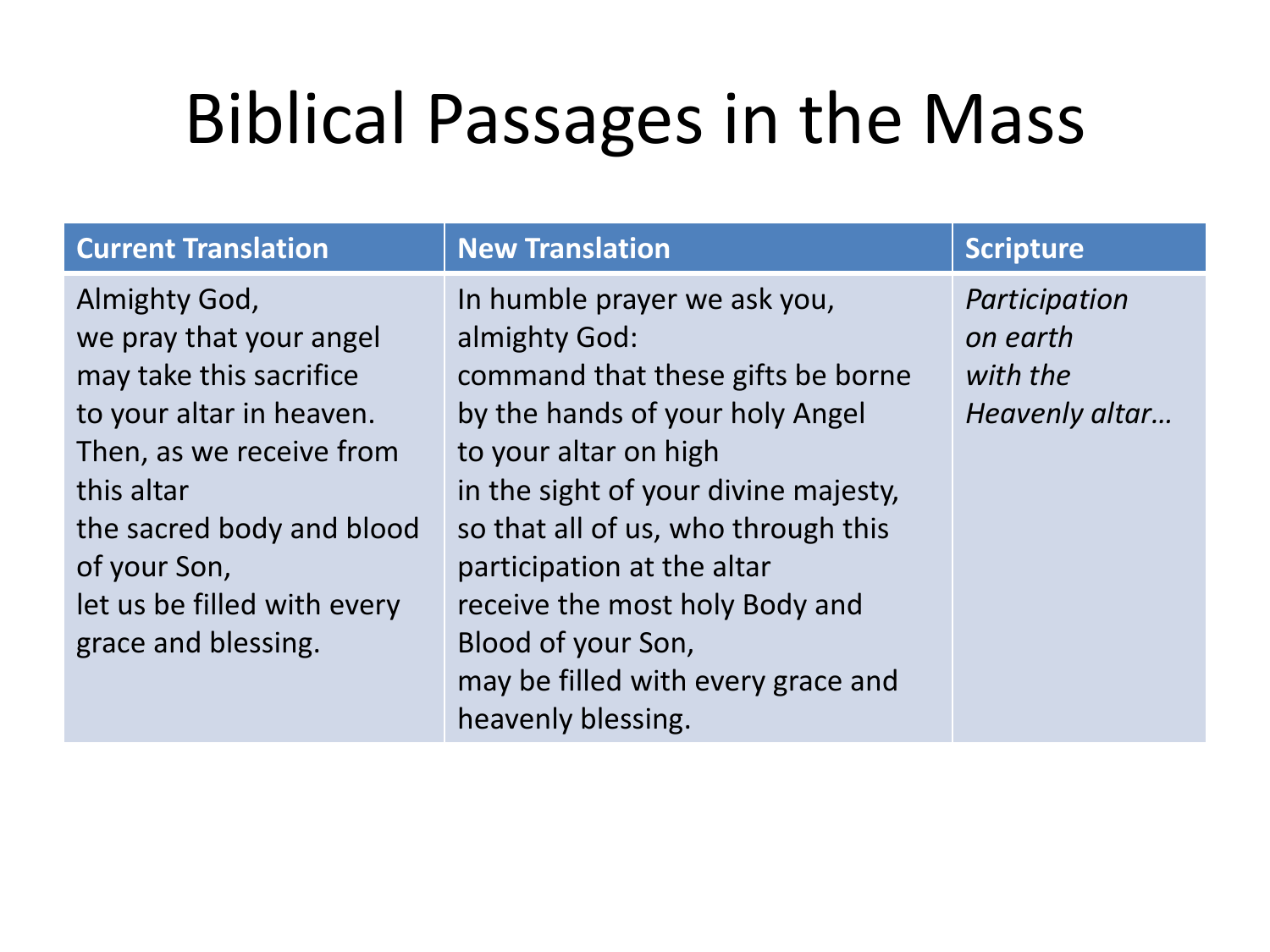### **New Translation | Scripture**

… command that these gifts be borne by the hands of your holy Angel to your altar on high … *The angel appears to the barren wife of Manoah speaking of the birth of Samson. Manoah wants to offer the angel a meal:*

Manoah said to the angel of the LORD, "Pray, let us detain you, and prepare a kid for you." And the angel of the LORD said to Manoah, "If you detain me, I will not eat of your food; but if you make ready a burnt offering, then offer it to the LORD." (For Manoah did not know that he was the angel of the LORD.) So Manoah took the kid with the cereal offering, and offered it upon the rock to the LORD, to him who works wonders. And when the flame went up toward heaven from the altar, the angel of the LORD ascended in the flame of the altar while Manoah and his wife looked on; and they fell on their faces to the ground (Judges 13:15-16, 19-20).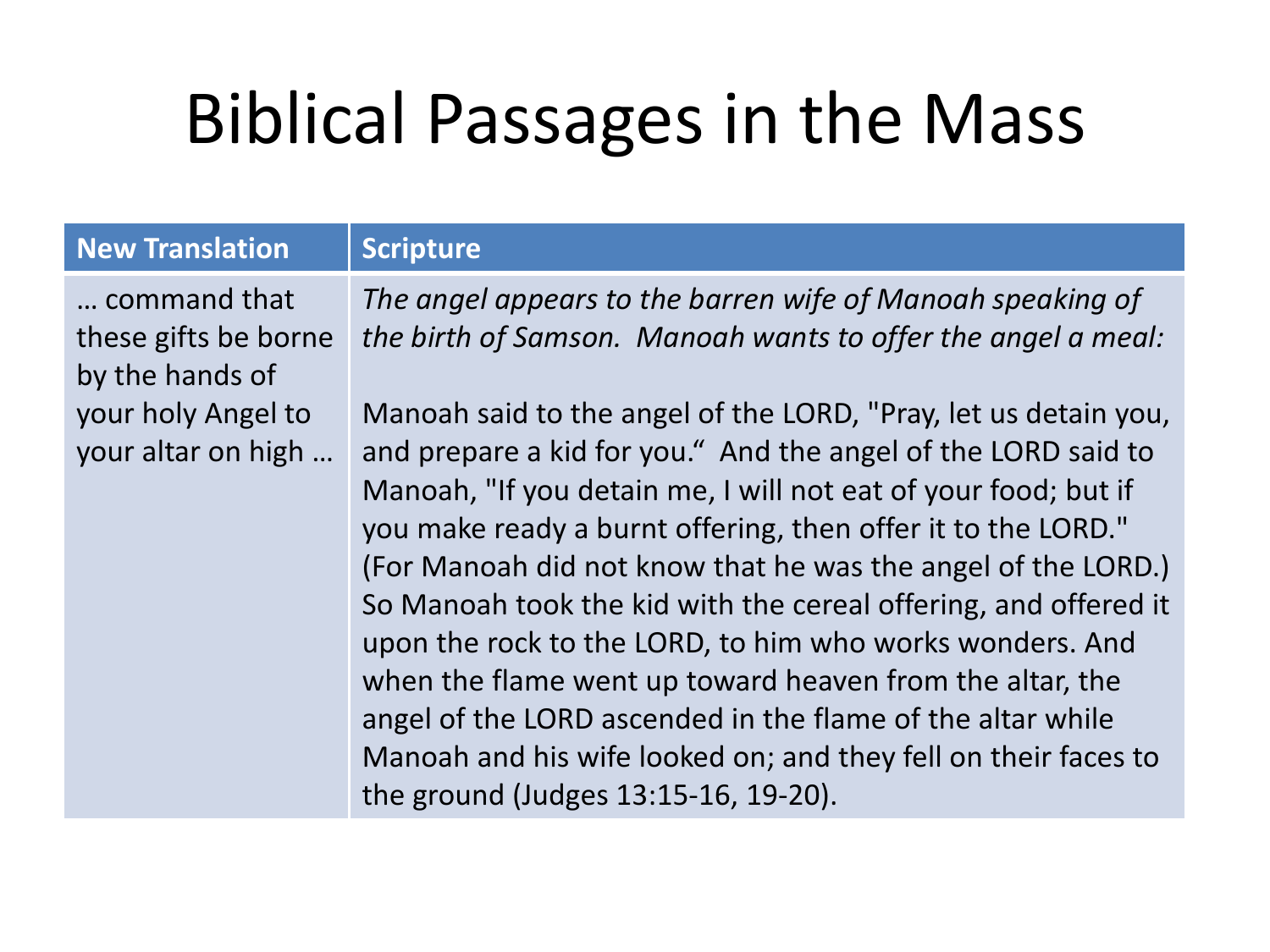| <b>New Translation</b>                                                                        | <b>Scripture</b>                                                                                                                                                                                                                                                                                                                 |
|-----------------------------------------------------------------------------------------------|----------------------------------------------------------------------------------------------------------------------------------------------------------------------------------------------------------------------------------------------------------------------------------------------------------------------------------|
| command that these gifts be borne by<br>the hands of your holy Angel to your<br>altar on high | And another angel came and stood at<br>the altar with a golden censer; and he<br>was given much incense to mingle with<br>the prayers of all the saints upon the<br>golden altar before the throne; and the<br>smoke of the incense rose with the<br>prayers of the saints from the hand of<br>the angel before God (Rev 8:3-4). |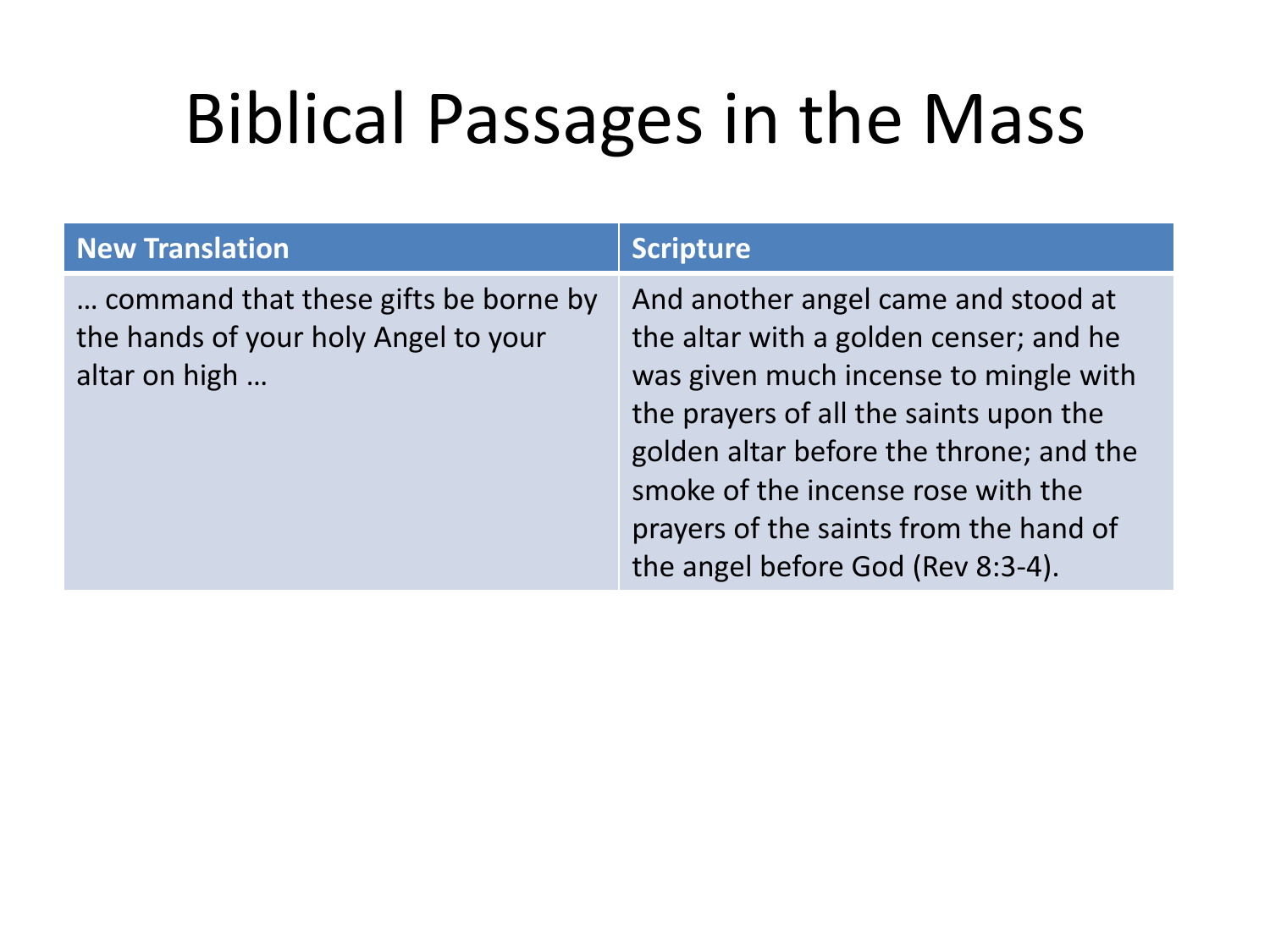### **Current Translation New Translation**  Scripture

Look with favor on these offerings and accept them as once you accepted the gifts of your servant Abel, the sacrifice of Abraham, our father in faith, and the bread and wine offered by your priest Melchizedek.

Be pleased to look upon these offerings with a serene and kindly countenance, and to accept them, as once you were pleased to accept the gifts of your servant Abel the just, the sacrifice of Abraham, our father in faith, and the offering of your high priest Melchizedek, a holy sacrifice, a spotless victim.

*Gifts of Abel Sacrifice of Abraham Offering of Melchizedek*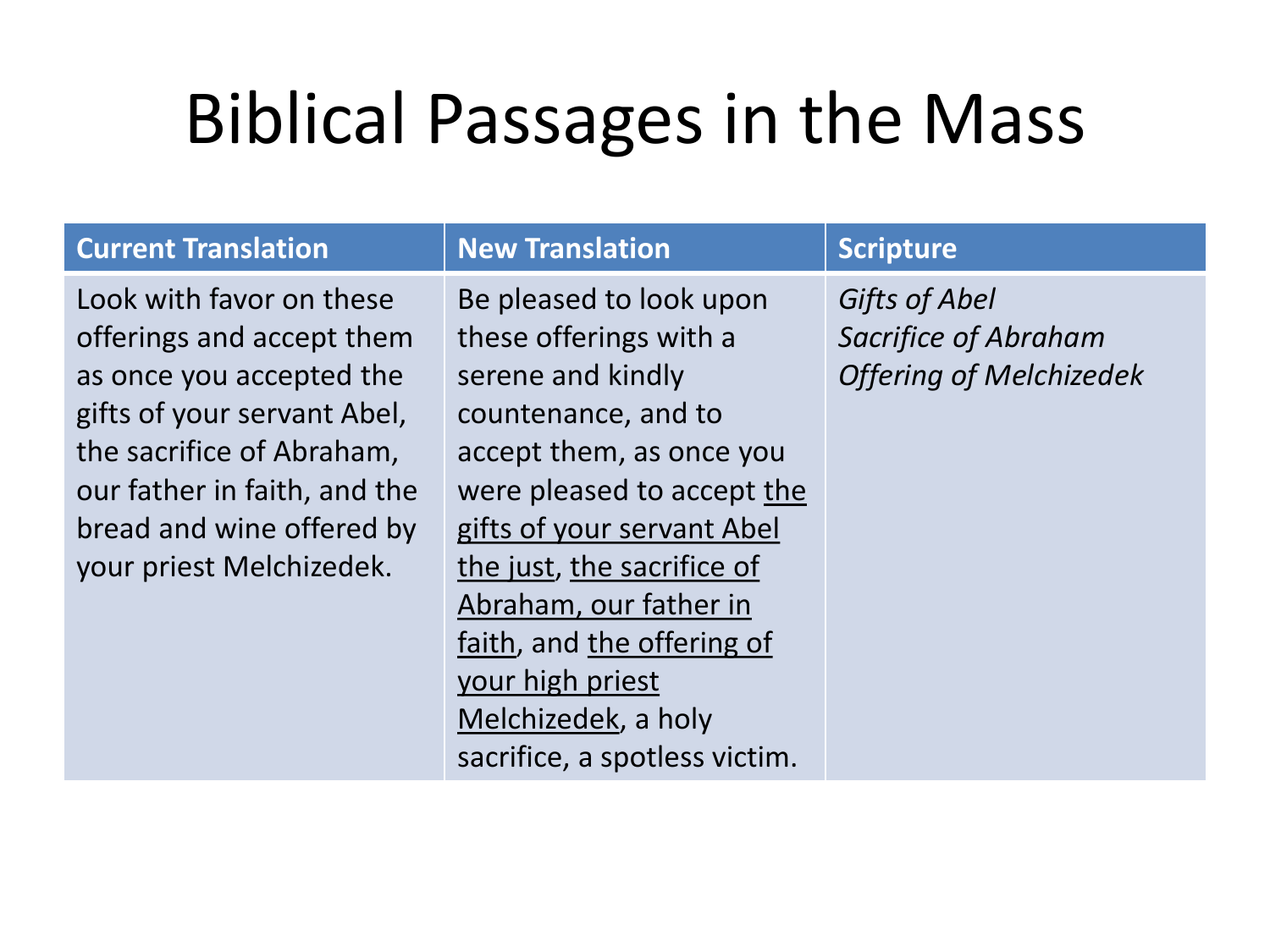## The gifts of your servant Abel the just

In the course of time Cain brought to the LORD an offering of the fruit of the ground, and Abel brought of the firstlings of his flock and of their fat portions. And the LORD had regard for Abel and his offering.

Cain said to Abel his brother, "Let us go out to the field." And when they were in the field, Cain rose up against his brother Abel, and killed him.

Then the LORD said to Cain, "Where is Abel your brother?" He said, "I do not know; am I my brother's keeper?"

And the LORD said, "What have you done? The voice of your brother's blood is crying to me from the ground (Gen 4:3-4, 8- 10).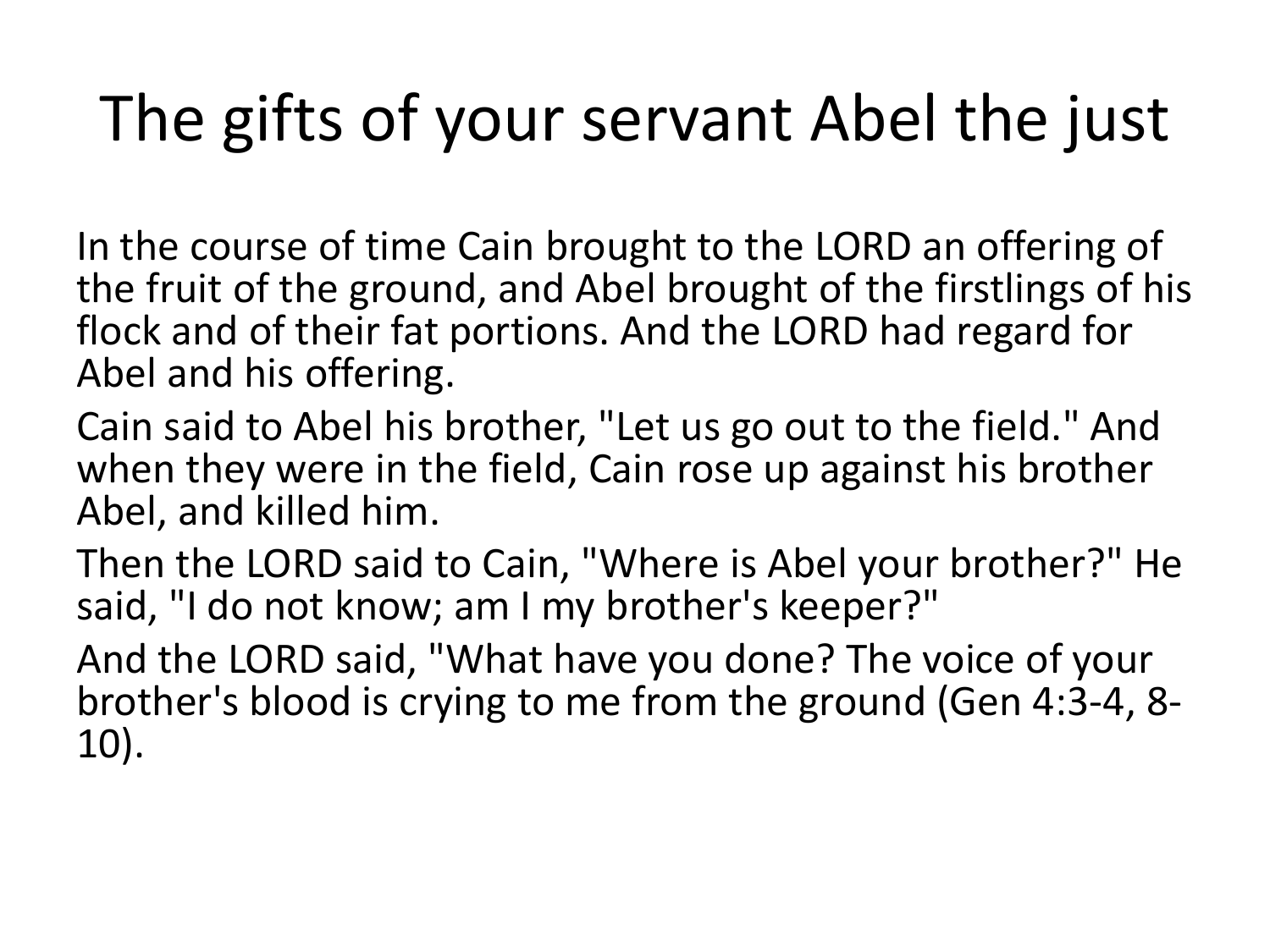The sacrifice of Abraham, our father in faith (Gen 22)

- Isaac, Abraham's only son.
- Isaac carried the wood of the sacrifice.
- Where is the Lamb? "God will provide himself the lamb for a burnt offering."
- The intervention of the angel to bring Isaac back from the dead.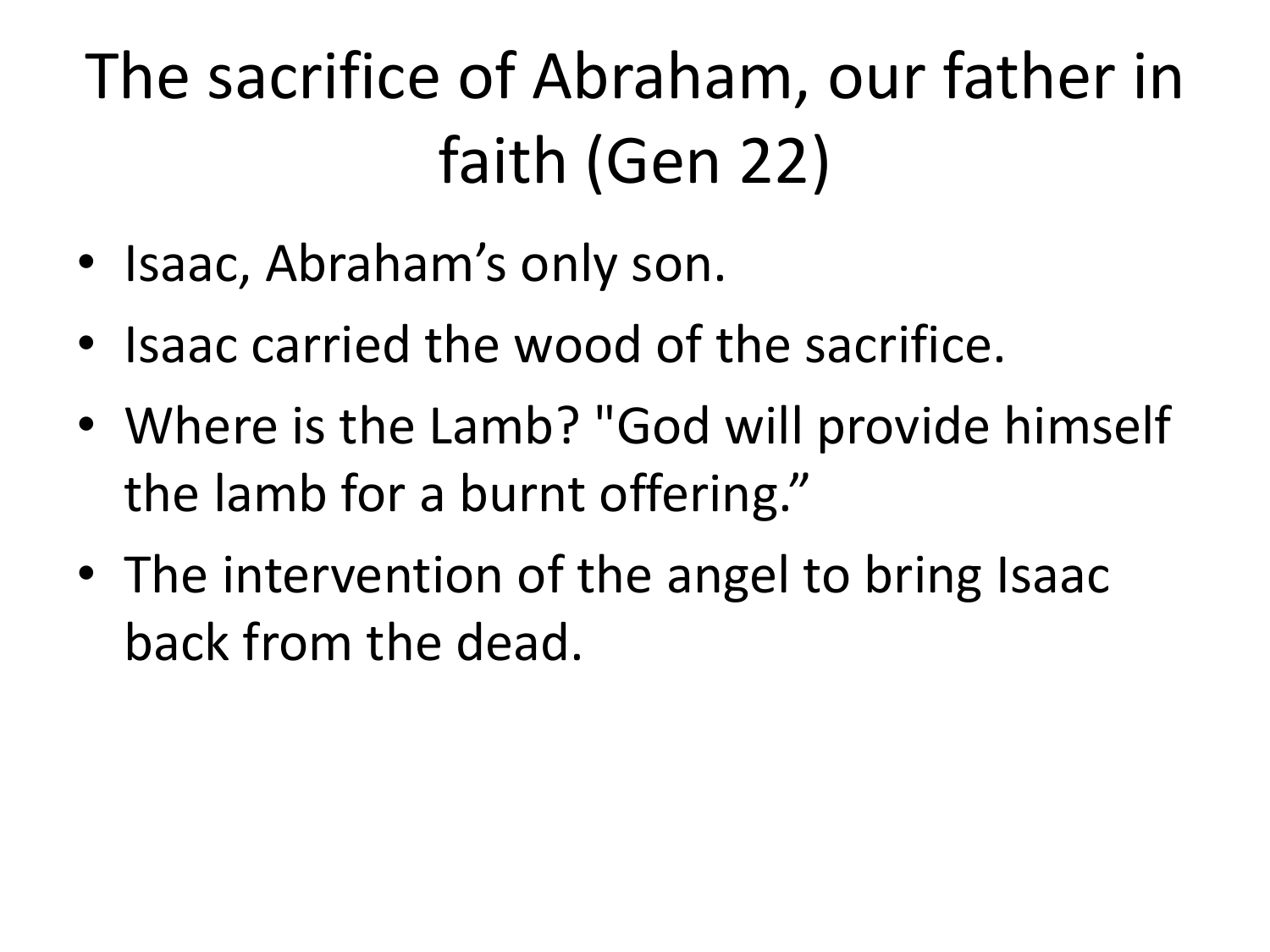## The offering of your high priest Melchizedek

- Melchizedek king of Salem brought out bread and wine; he was priest of God Most High. And he blessed him and said, "Blessed be Abram by God Most High, maker of heaven and earth; and blessed be God Most High, who has delivered your enemies into your hand!" And Abram gave him a tenth of everything (Gen 14:18-20).
- The LORD has sworn and will not change his mind, "You are a priest for ever after the order of Melchizedek." (Ps 110:4)
- Melchizedek is first, by translation of his name, king of righteousness, and then he is also king of Salem, that is, king of peace. He is without father or mother or genealogy, and has neither beginning of days nor end of life, but resembling the Son of God he continues a priest for ever (Heb 7:2-3)